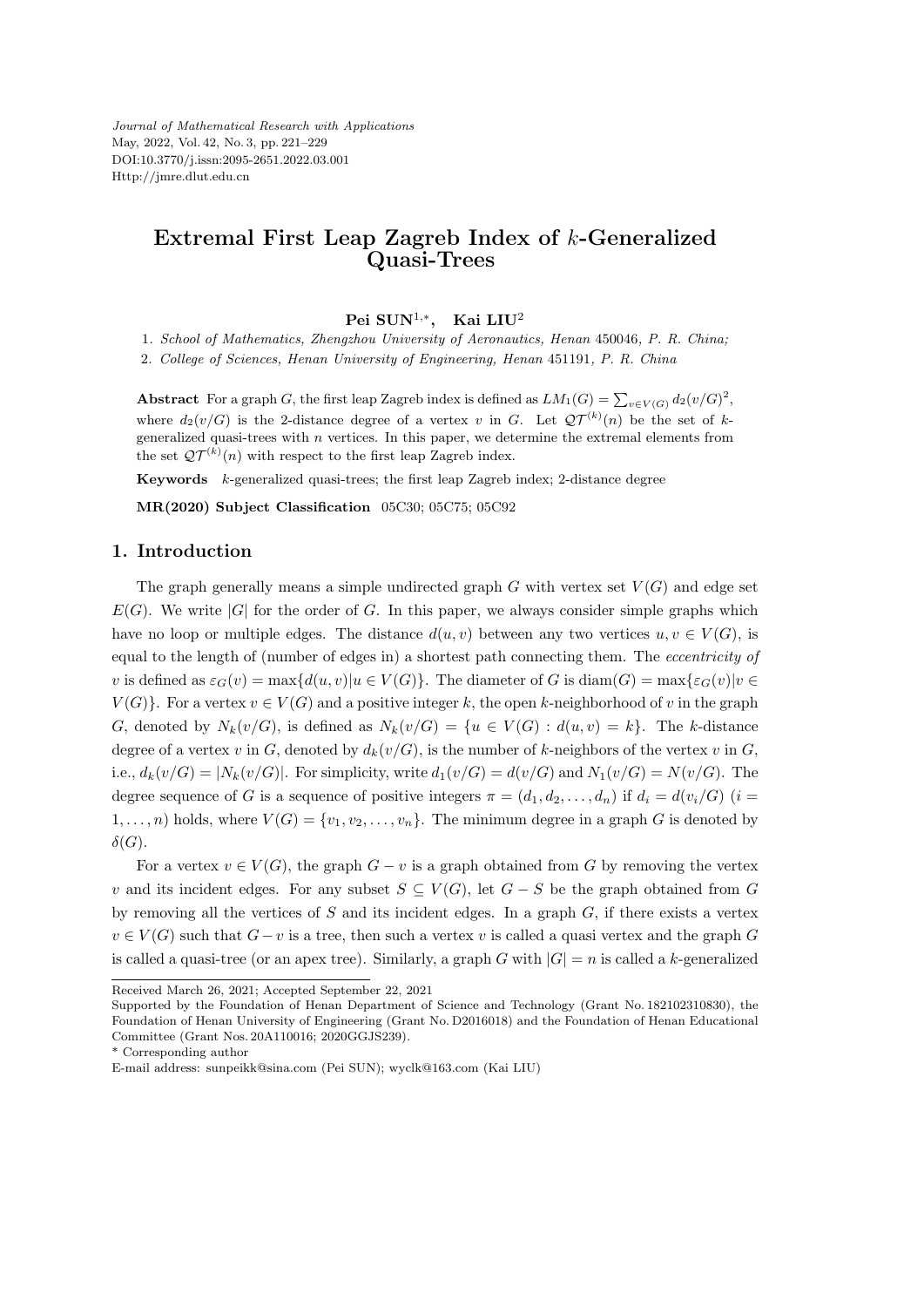quasi-tree (or a *k*-apex tree), if there exists a subset  $V_k \subseteq V(G)$  with  $|V_k| = k$  such that  $G - V_k$ is a tree but for any other subset  $V_{k-1} \subseteq V(G)$  with  $|V_{k-1}| \leq k-1$ ,  $G - V_{k-1}$  is not a tree. The quasi-tree and the  $k$ -generalized quasi-tree were introduced in  $[1, 2]$ . In a tree  $T$ , deletion of any vertex *v* with  $d(v/T) = 1$  will deduce another tree, which implies that any tree is a quasi-tree. Trees are called trivial quasi-trees and other quasi-trees are called non-trivial quasi-trees. Let  $Q\mathcal{T}^{(k)}(n)$  be the set of *k*-generalized quasi-trees with *n* vertices, where  $k \geq 2$ . For  $k = 1$ , we denote by  $\mathcal{QT}^{(1)}(n)$  the set of non-trivial quasi-trees of order *n*. If *a, b* are two integers with  $a \leq b$ , we let [*a*, *b*] be the set of integers between *a* and *b*.

In the interdisciplinary of mathematics, chemistry and physics, molecular invariant could be useful for the study of quantitative structure-property relationships (QSPR) and quantitative structure-activity relationships (QSAR) and for the descriptive presentations of biological and chemical properties, such as boiling and melting points, toxicity, physicochemical and biological properties  $[3-9]$ . In 1972, Gutman and Trinajstic  $[10]$  introduced the oldest degree based topological index under the name first and second Zagreb index and defined as

$$
M_1(G) = \sum_{v \in V(G)} d(v/G)^2,
$$
  

$$
M_2(G) = \sum_{uv \in E(G)} d(u/G)d(v/G).
$$

In recent years, some novel variants of Zagreb indices have been put forward, such as Zagreb coindices [11–13], reformulated Zagreb indices [14, 15], Zagreb hyperindex [16, 17], multiplicative Zagreb indices [18, 19], multiplicative sum Zagreb index [20, 21], and multiplicative Zagreb coindices [22], etc. In 2017, Naji et al. [23] extended the concept of Zagreb indices to analogous graph invariants based on the second vertex degrees and proposed to name these graph invariants leap Zagreb indices. The first, second and third leap Zagreb index were defined in [23] as follows:

$$
LM_1(G) = \sum_{v \in V(G)} d_2(v/G)^2,
$$
  
\n
$$
LM_2(G) = \sum_{uv \in E(G)} d_2(u/G) d_2(v/G),
$$
  
\n
$$
LM_3(G) = \sum_{v \in V(G)} d(v/G) d_2(v/G).
$$

Akhter et al. [24, 25] presented upper and lower bounds on weighted Harary index, Zagreb index, and Randić index of *k*-generalized quasi-trees. Sharp bounds on first and second multiplicative Zagreb indices for *k*-generalized quasi-trees has been computed in [26]. Zeroth-order general Randi´*c* index of *k*-generalized quasi-trees has been calculated in [27]. Motivated by these, we describe the upper and the lower bounds for the first leap Zagreb index of *k*-generalized quasitrees.

#### **2. The first leap Zagreb index of quasi-trees**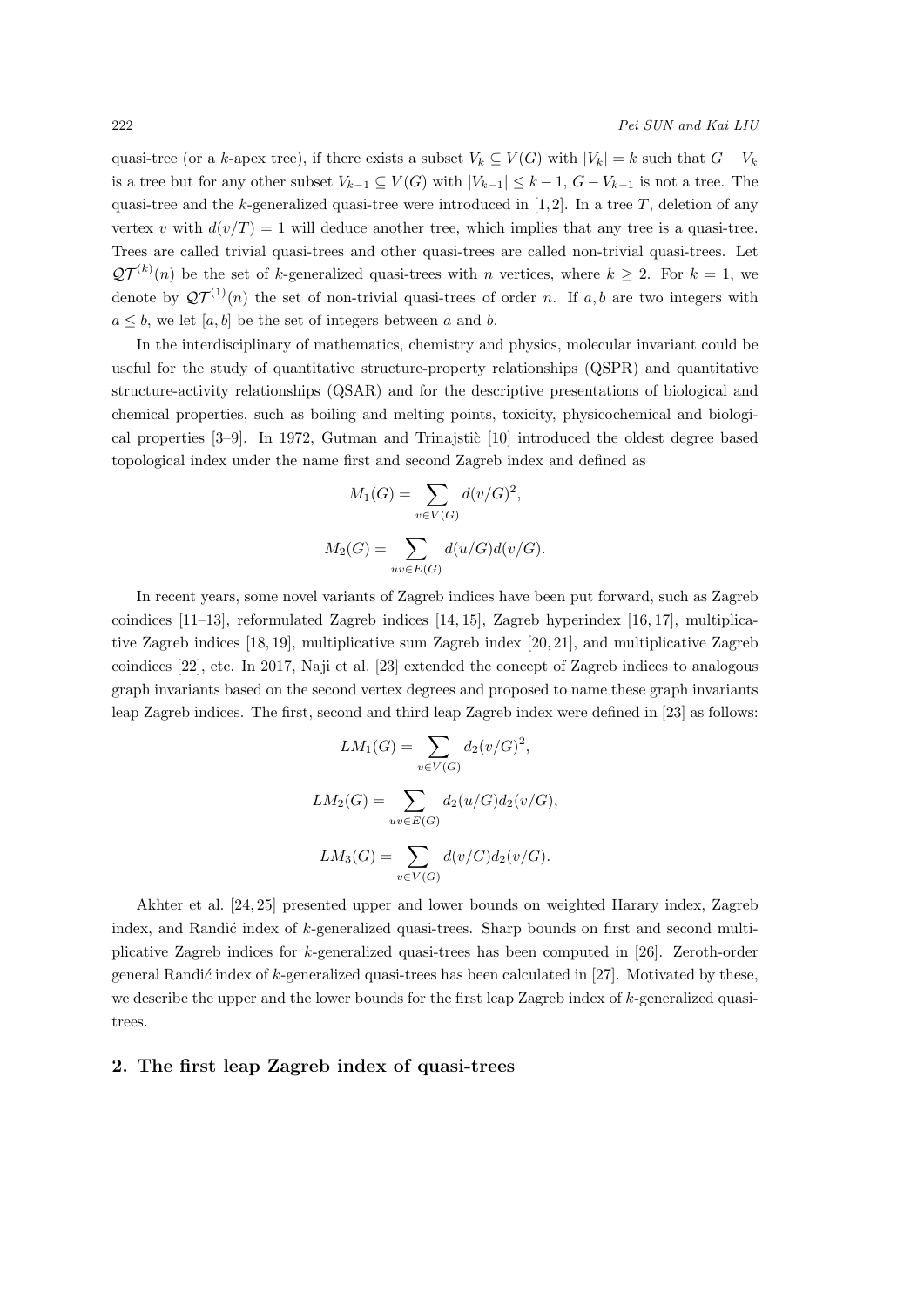*Extremal first leap Zagreb index of k-generalized quasi-trees* 223

In this section, we will give the upper and the lower bounds on the first leap Zagreb index of quasi-trees. Firstly, we calculate the upper and the lower bounds on the first leap Zagreb index of trees. The following two lemmas are useful in the proof of our result.

**Lemma 2.1**  $G \in \mathcal{QT}^{(1)}(n)$ *.*  $\delta(G) \leq 2$ *.* If  $d(v/G) = 1$ *, then*  $G - v \in \mathcal{QT}^{(1)}(n-1)$ *, that is, if*  $G \in \mathcal{QT}^{(1)}(n)$  and  $G - x$  is a tree, then  $d(x/G) \geq 2$ .

**Proof** By way of contradiction, assume that  $\delta(G) \geq 3$ . Since  $G - x$  is a tree, where *x* is a quasi-vertex of *G*,  $\delta(G - x) = 1$ , contradicting  $\delta(G) \geq 3$ .

Assume that  $G - v \notin \mathcal{QT}^{(1)}(n-1)$ . Then  $G - v$  is a tree. Hence there is no cycle in  $G - v$ , which implies that *G* does not contain a cycle. Therefore, *G* is a tree, a contradiction. This completes the proof of Lemma 2.1.  $\square$ 

**Lemma 2.2** If  $G \in \mathcal{QT}^{(k)}(n)$  and  $d(v/G) = 1$ , then  $G - v \in \mathcal{QT}^{(k)}(n-1)$ , that is, if  $G \in$  $Q\mathcal{T}^{(k)}(n)$  and  $G - x \in \mathcal{Q}\mathcal{T}^{(k-1)}(n-1)$ , then  $d(x/G) \geq 2$ .

**Proof** We prove the result by induction on k. If  $k = 1$ , it follows from Lemma 2.1 that the result holds. Assume that the result holds for  $k-1$ . We choose a graph  $G \in \mathcal{QT}^{(k)}(n)$  and  $d(v/G) = 1$ . Set  $G' = G - v$ . By way of contradiction, suppose that  $G' \in \mathcal{QT}^{(k-1)}(n-1)$ . Hence there is a vertex  $x \in V(G)$  with  $d(x/G') \geq 2$  such that  $G' - x \in \mathcal{QT}^{(k-2)}(n-2)$ , that is,  $G-x-v\in\mathcal{QT}^{(k-2)}(n-2)$ . Set  $G''=G-x$ . We claim that  $G''\notin\mathcal{QT}^{(k-1)}(n-1)$ . Otherwise, it contradicts the induction hypothesis. If  $G'' \in \mathcal{QT}^{(k)}(n-1)$ , then  $G - x - v \in \mathcal{QT}^{(k-1)}(n-1)$ , a contradiction. This completes the proof of Lemma 2.2.  $\Box$ 

The next two lemma provide the sharp lower and upper bound on the first leap Zagreb index of trees and characterize the extremal graphs achieving such bound.

**Lemma 2.3** *Let T be a tree with*  $|T| = n$  *and*  $n > 4$ *. Then*  $LM_1(T) > 4n - 12$ *. Equality holds if and only if T is a path.*

**Proof** We will prove the theorem by induction on *n*. If  $n = 4$ , it is easy to check that *LM*<sub>1</sub>(*T*) *>* 4*n* − 12. Assume that the result holds for any tree *T* with  $|T| = n - 1$ . We will prove the result holds for any tree *T* with  $|T| = n$ . For a vertex  $v \in V(T)$  with  $d(v/T) = 1$ , set  $T' = T - v$ . By the induction hypothesis, we have

$$
LM_1(T) \ge LM_1(T') + \sum_{w \in N_2(v/T)} (2d_2(w/T') + 1) + d_2(v/T)^2
$$
  
\n
$$
\ge 4(n - 1) - 12 + 4 = 4n - 12.
$$

Equality holds if and only if  $d_2(v/T) = d_2(w/T') = 1$ , that is, T is a path. Hence, Lemma 2.3 is true.  $\square$ 

**Lemma 2.4** *Let T be a tree with*  $|T| = n$ *. Then*  $LM_1(T) \leq (n-2)^2(n-1)$  *and equality holds if and only if T is a star.*

**Proof** By way of contradiction, let *T* be a minimum counter example to Lemma 2.4. Let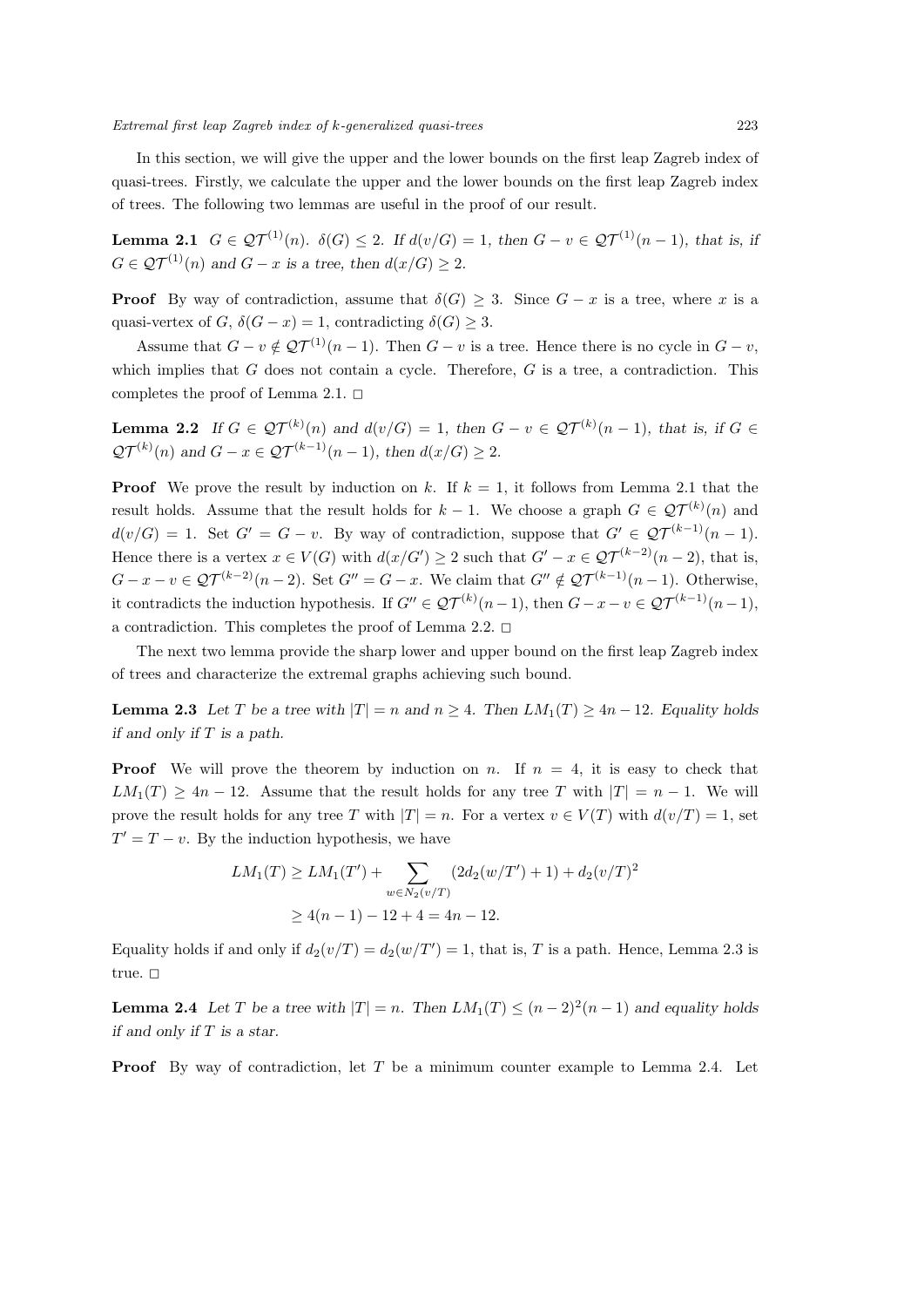224 *Pei SUN and Kai LIU*

 $v \in V(T)$  such that  $d(v/T) = 1$ . Then  $LM_1(T - v) \leq (n-3)^2(n-2)$ . Set  $T' = T - v$ .  $LM_1(T) = LM_1(T') + d_2(v/T)^2 + \sum$ *u∈N*2(*v/T*)  $(2d_2(u/T')+1)$  $\leq (n-3)^2(n-2) + (n-2)^2 + (n-2)(2(n-3)+1)$  $=(n-2)^2(n-1)$ ,

a contradiction. Hence, Lemma 2.4 is true.  $\Box$ 

In the following, we will give the upper and the lower bound of the first leap Zagreb index for quasi-trees.

**Theorem 2.5** *Let G be a quasi-tree on n vertices. Then*

$$
LM_1(G) \ge \begin{cases} 2, & \text{if } n = 4, \\ 8, & \text{if } n = 5, \\ 12, & \text{if } n = 6, \\ 4n - 10, & \text{if } n \ge 7. \end{cases}
$$

*Equality holds if and only if*  $\delta(G) = d(v/G) = 1$  *and the degree sequence of G* is  $(3, 2, \ldots, 2)$ | {z } *n−*2 *,* 1)*.*

**Proof** Assume that  $\delta(G) = d(v/G)$  and *x* is the quasi vertex.

We will prove the theorem by induction on *n*. If  $n \in [4, 6]$ , it is easy to check that  $LM_1(G) \geq 2$ . 8 or 12, respectively. In the following, we may assume that  $n \geq 7$  and Theorem 2.5 holds for any graph  $G \in \mathcal{QT}^{(1)}(n-1)$ . Now we choose  $G \in \mathcal{QT}^{(1)}(n)$  such that  $LM_1(G)$  is as small as possible. Set  $N(v/G) = \{v_1, v_2, \ldots, v_p\}$ . Then  $p \leq 2$ . Let  $G' = G - v$ .

If *G'* is not a tree, then  $G' \in \mathcal{QT}^{(1)}(n-1)$ . By the induction hypothesis, we can get that

$$
LM_1(G) \ge LM_1(G') + \sum_{u \in N_2(v/G)} (2d_2(u/G') + 1) + d_2(v/G)^2
$$
  
 
$$
\ge 4(n - 1) - 10 + 4 = 4n - 10.
$$

Equality holds if and only if  $\delta(G) = d(v/G) = d_2(v/G) = d_2(u/G') = 1$  and the degree sequence of *G* is (3*,* 2*, . . . ,* 2 *,* 1).

If G' is a tree, then 
$$
d(v/G) = 2 = \delta(G)
$$
. Suppose that  $N(v/G) = \{v_1, v_2\}$ . This together with Lemma 2.3, we have

$$
LM_1(G) \ge LM_1(G') + \sum_{u \in N_2(v/G)} (2d_2(u/G') + 1) + d_2(v/G')^2
$$
  
 
$$
\ge 4(n - 1) - 12 + 5 + 1 \ge 4n - 10.
$$

Equality holds if and only if *G'* is a path,  $d_2(u/G') = 2$  and  $d_2(v/G') = 1$ . Therefore, the degree sequence of *G* is (3*,* 2*, . . . ,* 2 | {z } *n−*2  $, 1$ ). Hence, Theorem 2.5 is true.  $\Box$ 

**Lemma 2.6** ([23]) *LM*<sub>1</sub>(*G*)  $\leq M_1(G) + n(n-1)^2 - 4m(n-1)$ *. Equalities hold if and only if*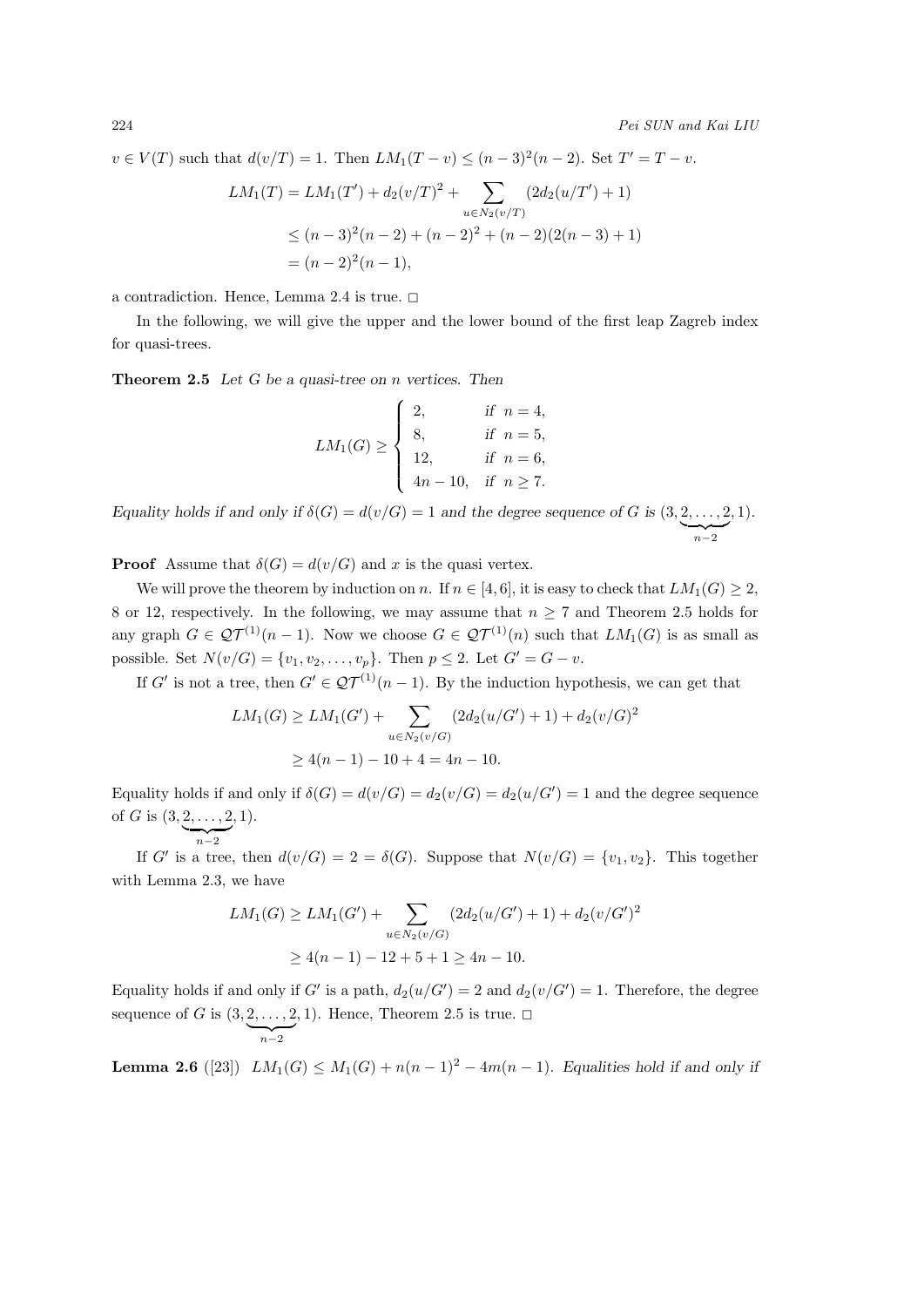*the diameter of G is at most two.*

**Lemma 2.7** ([28]) Let *T* be a tree on *n* vertices. Then  $M_1(T) \leq n(n-1)$  equality holds if and *only if T is a star on n vertices.*

Based on the above two lemmas, we will compute the upper bound of the first leap Zagreb index for quasi-trees.

**Lemma 2.8** *Let G be a quasi-tree on <i>n* vertices and *m* edges. Then  $M_1(G) + n(n-1)^2$  $4m(n-1) ≤ 2(n-3)<sup>2</sup> + (n-3)(n-2)<sup>2</sup>$ , where  $n ≥ 4$ . Equality holds if and only if the degree *sequence of G is*  $(n-1, 2, 2, 1, \ldots, 1)$ | {z } *n−*3 )*.*

**Proof** We will prove the lemma by induction on *n*. It is easy to check Lemma 2.8 is true if  $n = 4$ . Suppose that the result holds for any graph  $G \in \mathcal{QT}^{(1)}(n-1)$ . Now we choose  $G \in \mathcal{QT}^{(1)}(n)$ . Assume that  $\delta(G) = d(v/G)$ . By Lemma 2.1,  $d(v/G) \leq 2$ .

Case 1.  $d(v/G) = 1$ .

Suppose that  $uv \in E(G)$ . Then  $G' = G - v \in \mathcal{QT}^{(1)}(n-1)$  and  $m = m' + 1$ , where  $m'$  is the number of edges of *G′* . Hence,

$$
M_1(G) + n(n-1)^2 - 4m(n-1)
$$
  
=  $M_1(G') + 2d(u/G') + 1 + n(n-1)^2 - 4(m' + 1)(n-1) + 1$   
 $\leq 2(n-4)^2 + (n-4)(n-3)^2 - (n-1)(n-2)^2 - 4m' - 4(n-1) + 2d(u/G') + 2 + n(n-1)^2$   
 $\leq n^3 - 5n^2 + 4n + 6 = 2(n-3)^2 + (n-3)(n-2)^2$ .

Equality holds if and only if  $d(u/G') = n-2$ ,  $m' = n-1$  and the diameter of *G* is two, that is, the degree sequence of *G* is  $(n-1, 2, 2, 1, \ldots, 1)$ ).

| {z } *n−*3 Case 2.  $d(v/G) = 2$ . Assume that  $vv_1, vv_2 \in E(G)$ . Then  $m = m' + 2$ . (1)  $G' = G - v$  is not a tree. Hence,

$$
M_1(G) + n(n-1)^2 - 4m(n-1)
$$
  
=  $M_1(G') + 2d(v_1/G') + 2d(v_2/G') + 2 + n(n-1)^2 - 4(m' + 2)(n-1) + 2^2$   
 $\leq 2(n-4)^2 + (n-4)(n-3)^2 - (n-1)(n-2)^2 + n(n-1)^2 + 2 - 4m' - 8(n-1) + 2(d(v_1/G') + d(v_2/G')) + 4.$ 

Since  $d(v_1/G') + d(v_2/G') \le m' + 1$ , we have

$$
M_1(G) + n(n-1)^2 - 4m(n-1) \le n^3 - 5n^2 + 2n + 14 < n^3 - 5n^2 + 4n + 6.
$$

(2)  $d(v/G) = 2$  and  $T = G - v$  is a tree.

Hence, by Lemma 2.7, we have

$$
M_1(G) + n(n-1)^2 - 4m(n-1)
$$
  
=  $M_1(T) + 2d(v_1/T) + 2d(v_2/T) + 2 + n(n-1)^2 - 4(n-2+2)(n-1) + 2^2$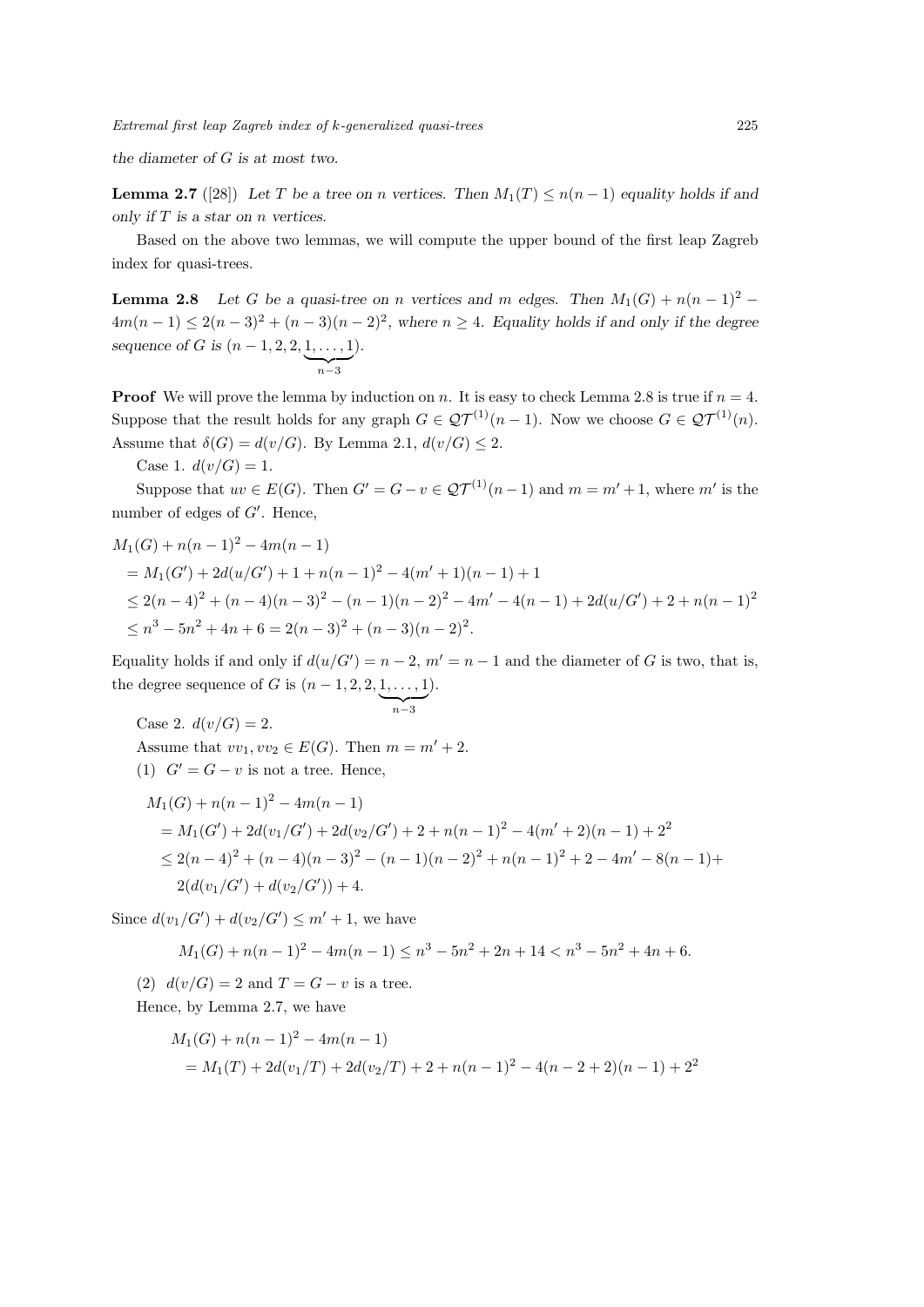$$
\leq M_1(T) + 2\sum_{i=1}^2 d(v_i/T) + 2 + n(n-1)^2 - 4n(n-1) + 2^2
$$
  
\n
$$
\leq (n-1)^2 - (n-1) + 2(n-1) + 2 + n(n-1)^2 - 4n(n-1) + 2^2
$$
  
\n
$$
= 2(n-3)^2 + (n-3)(n-2)^2.
$$

Equality holds if and only if  $d(v_1/G) + d(v_2/G) = n + 1$  and T is a star. This completes the proof of Lemma 2.8.  $\square$ 

**Theorem 2.9** *Let G be a quasi-tree.*  $LM_1(G) \leq 2(n-3)^2 + (n-3)(n-2)^2$ , where  $n \geq 4$ . Equality *, where n ≥* 4*. Equality holds if and only if the diameter of <i>G is two and the degree sequence G is*  $(n-1,2,2,1,\ldots,1)$ | {z } *n−*3 )*.*

**Proof** By Lemmas 2.5 and 2.7, Theorem 2.9 is true. Equality holds if and only if the diameter of *G* is two and the degree sequence of *G* is  $(n-1, 2, 2, 1, \ldots, 1)$ | {z } *n−*3  $\big)$ .  $\Box$ 

## **3. The first leap Zagreb index of** *k***-generalized quasi-trees**

In this section, we will compute the upper bounds of the *k*-generalized quasi-trees for the first leap Zagreb index and the lower bounds of the *k*-generalized quasi-trees with  $k = 2$  for the first leap Zagreb index. First, we prove the following lemma, which is useful in the proof of our results.

**Lemma 3.1** *Let*  $G \in \mathcal{QT}^{(2)}(n)$  *on n vertices and m edges.* Then  $M_1(G) + n(n-1)^2$  *−*  $4m(n-1) \leq 4(n-3)^2 + (n-5)(n-2)^2$ . Equality holds if and only if the degree sequence is (*n −* 1*,* 2*,* 2*,* 2*,* 2*,* 1*, . . . ,* 1 | {z } *n−*5 )*.*

**Proof** Since  $G \in \mathcal{QT}^{(2)}(n)$ , there is a vertex  $x_1 \in V(G)$  such that  $G - x_1 \in \mathcal{QT}^{(1)}(n-1)$ . Suppose that  $G' = G - x_1$  and  $N(x_1/G) = \{v_1, \ldots, v_p\}$ . Then  $m = m' + p$ , where m' is the number of edges of  $G'$ . Thus, from Lemma 2.8, we have

$$
M_1(G) + n(n-1)^2 - 4m(n-1)
$$
  
=  $M_1(G') + \sum_{i=1}^p (2d(v_i/G') + 1) + p^2 + n(n-1)^2 - 4(m' + p)(n-1)$   
 $\leq 2(n-4)^2 + (n-4)(n-3)^2 - (n-1)(n-2)^2 + 4m'(n-2) +$   
 $\sum_{i=1}^p (2d(v_i/G') + 1) + p^2 + n(n-1)^2 - 4(m' + p)(n-1)$   
 $\leq 2(n-4)^2 + (n-4)(n-3)^2 - (n-1)(n-2)^2 + n(n-1)^2 + 2^2 +$   
 $\sum_{i=1}^p (2d(v_i/G') + 1) - 4m' - 8(n-1).$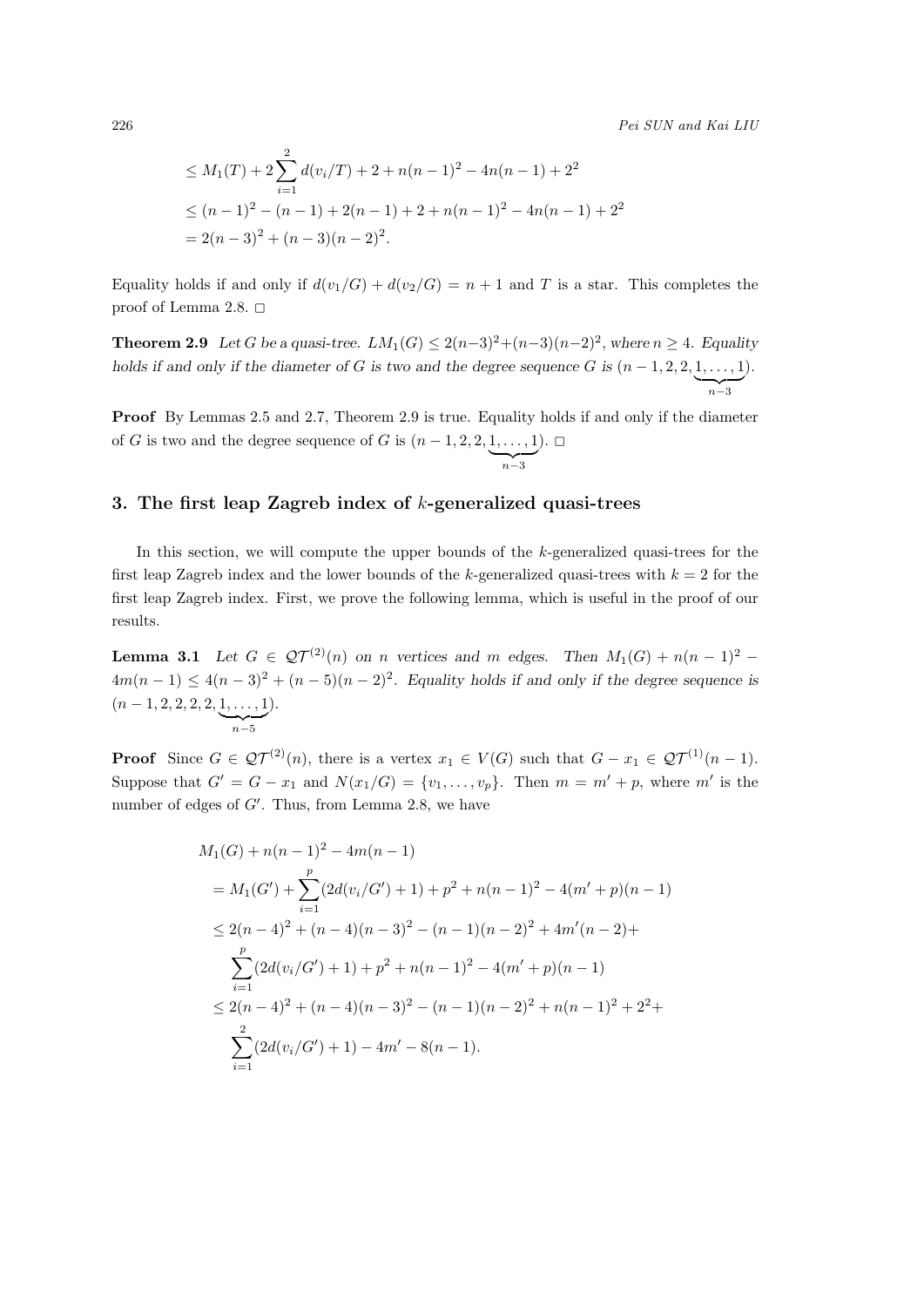*Extremal first leap Zagreb index of k-generalized quasi-trees* 227

Since  $d(v_1/G') + d(v_2/G') \le m' + 1$ , we have

$$
M_1(G) + n(n-1)^2 - 4m(n-1) \le 4(n-3)^2 + (n-5)(n-2)^2.
$$

Equality holds if and only if the degree sequence of *G* is  $(n-1, 2, 2, 2, 2, 1, \ldots, 1)$ | {z } *n−*5 ).  $\Box$ 

**Theorem 3.2** *Let G* ∈  $QT^{(2)}(n)$ *.* Then  $LM_1(G) ≤ 4(n-3)^2 + (n-5)(n-2)^2$ *. Equality holds if and only if the degree sequence of <i>G is*  $(n-1, 2, 2, 2, 2, 1, \ldots, 1)$ | {z } *n−*5 )*.*

**Proof** It follows from Lemmas 2.7 and 3.1 that the result is true and equality holds if and only if the degree sequence of *G* is  $(n-1, 2, 2, 2, 2, 1, \ldots, 1)$ | {z } *n−*5  $\big)$ .  $\Box$ 

**Theorem 3.3** Let  $G \in \mathcal{QT}^{(k)}(n)$  on *n* vertices and *m* edges. Then  $M_1(G) + n(n-1)^2 - 4m(n-1)$ 1)  $\leq$  2*k*( $n-3$ )<sup>2</sup> + ( $n-2k-1$ )( $n-2$ )<sup>2</sup>. Equality holds if and only if the degree sequence of *G* is (*n −* 1*,* 2*,* 2*, . . . ,* 2  $\overbrace{2k}$ *,* 1*, . . . ,* 1 | {z } *n−*2*k−*1 )*.*

**Proof** We will prove the lemma by induction on *k*. If  $k = 1$ , by Lemma 2.8, Theorem 3.3 holds. Suppose that the result holds for any graph  $G \in \mathcal{QT}^{(k-1)}(n)$ . We choose  $G \in \mathcal{QT}^{(k)}(n)$ . Assume  $x_k \in V(G)$  such that  $G' = G - x_k \in \mathcal{QT}^{(k-1)}(n-1)$ . Set  $N(x_k/G) = \{v_1, \ldots, v_p\}$ . Then  $p \geq 2$ . By the induction hypothesis, we have

$$
M_1(G) + n(n-1)^2 - 4m(n-1)
$$
  
\n
$$
\leq M_1(G') + \sum_{i=1}^p (2d(v_p/G') + 1) + p^2 + n(n-1)^2 - 4(m' + p)(n-1)
$$
  
\n
$$
\leq 2(k-1)(n-4)^2 + (n-2k)(n-3)^2 - (n-1)(n-2)^2 + 4m'(n-2) + n(n-1)^2 -
$$
  
\n
$$
4(m' + p)(n-1) + \sum_{i=1}^p (2d(v_i/G') + 1) + p^2
$$
  
\n
$$
\leq 2(k-1)(n-4)^2 + (n-2k)(n-3)^2 - (n-1)(n-2)^2 + 4m'(n-2) + n(n-1)^2 -
$$
  
\n
$$
4(m' + 2)(n-1) + \sum_{i=1}^2 (2d(v_i/G') + 1) + 2^2.
$$

Since  $d(v_1/G') + d(v_2/G') - 1 \le m'$ , we have

$$
M_1(G) + n(n-1)^2 - 4m(n-1) \le 2k(n-3)^2 + (n-2k-1)(n-2)^2
$$
.

Equality holds if and only if  $p = 2$  and hence the degree sequence of *G* is  $(n-1, 2, 2, \ldots, 2)$  $\overbrace{2k}$ *,* 1*, . . . ,* 1 | {z } *n−*2*k−*1  $)$ .  $\square$ 

**Theorem 3.4** Let  $G \in \mathcal{QT}^{(k)}(n)$ . Then  $LM_1(G) \leq 2k(n-3)^2 + (n-2k-1)(n-2)^2$ . Equality *holds if and only if the degree sequence is*  $(n-1, 2, \ldots, 2)$  $\sum_{2k}$ *,* 1*, . . . ,* 1 | {z } *n−*2*k−*1 )*.*

**Proof** It follows from Lemma 2.8 and Theorem 3.3 that the result holds. Equality holds if and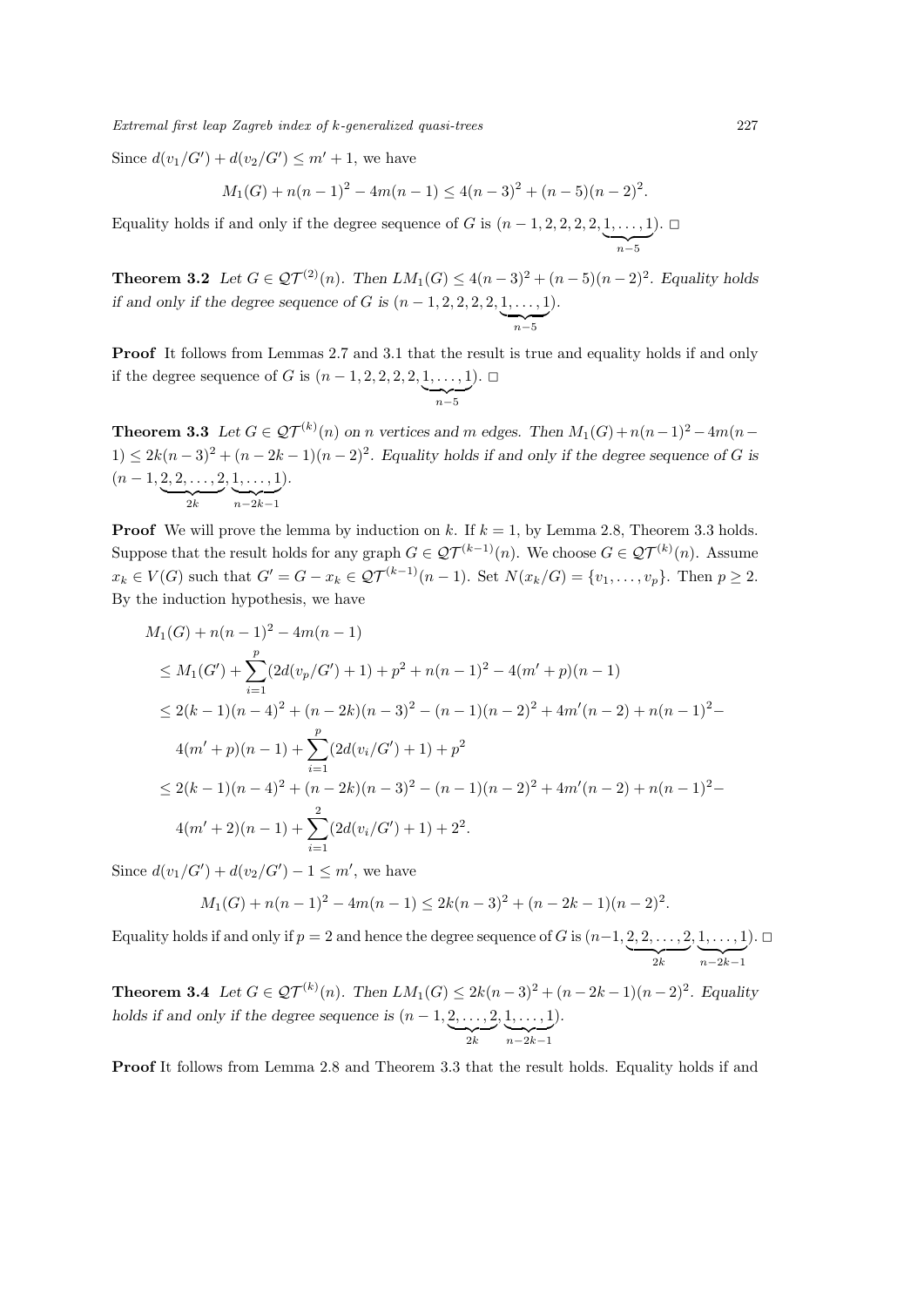228 *Pei SUN and Kai LIU*

only if the degree sequence is  $(n-1, 2, \ldots, 2)$  $\sum_{2k}$ *,* 1*, . . . ,* 1 | {z } *n−*2*k−*1 ).  $\Box$ 

**Theorem 3.5** *If*  $G \in \mathcal{QT}^{(2)}(n)$ *, then* 

$$
LM_{1}(G) \begin{cases}\n= 0, & \text{if } n = 3 \text{ or } 4, \\
= 2, & \text{if } n = 5, \\
= 10, & \text{if } n = 6, \\
= 18, & \text{if } n = 7, \\
\ge 4n - 6, & \text{if } n \ge 8.\n\end{cases}
$$

*Equality holds if and only if*  $d(v/G) = 1$ ,  $q = 1$ ,  $d_2(v/G) = 1$ . And hence the degree sequence of *G is* (4*,* 3*,* 3*,* 3*,* 2*,* 2*, . . . ,* 2 | {z } *n−*5 *,* 1)*.*

**Proof** It is easy to check that the result holds if  $n \in [3, 8]$ . We prove the result by induction on *n*. Assume that the result holds for any  $G \in \mathcal{QT}^{(2)}(n-1)$ . We choose  $G \in \mathcal{QT}^{(2)}(n)$  such that *LM*<sub>1</sub>(*G*) is as small as possible. Set  $d(v/G) = \delta(G)$  and  $G' = G - \{v\}$ .

$$
LM_1(G) \ge LM_1(G') + \sum_{w \in N_2(v/G)} (2d_2(w/G) + 1) + d_2(v/G)^2
$$
  
 
$$
\ge 4(n - 1) - 6 + 4 = 4n - 6.
$$

Equality holds if and only if  $d(v/G) = d_2(v/G) = 1$ . And hence the degree sequence of *G* is (4*,* 3*,* 3*,* 3*,* 2*,* 2*, . . . ,* 2 | {z } *n−*5 *,* 1). <sup>2</sup>

## **4. Concluding remarks**

We have considered upper/lower bounds for the first leap Zagreb index of *k*-generalized quasitrees. The upper bound is determined in terms of number of edges, 2-distance degree and the first Zagreb indices. The lower bound is proved by the inductive method.

**Acknowledgements** We thank the referees for their time and comments.

## **References**

- [1] H. E. AIGNER. *Subdivisions in Apex graphs*. Abhandlungen aus Dem Mathematischen Seminar der Universitat Hamburg, 2012, **82**(1): 83–113.
- [2] B. MOHAR. *Apex graphs with embeddings of face-width three*. Discrete Math., 1997, **176**(1-3): 203–210.
- [3] Wei GAO, M. FARAHANI, Shaohui WANG, et al. *On the edge-version atom-bond connectivity and geometric arithmetic indices of certain graph operations*. Appl. Math. Comput., 2017, **308**(1): 11–17.
- [4] Wei GAO , M. K. JAMIL, A. JAVED, et al. *Sharp bounds of the hyper-Zagreb index on acyclic, unicylic, and bicyclic graphs*. Discrete Dyn. Nat. Soc. 2017, Art. ID 6079450, 5 pp.
- [5] S. KLAVZARAB, A. RAJAPAKSECD, I. GUTMAN. ˇ *The Szeged and the Wiener index of graphs*. Appl. Math. Lett., 1996, **9**(5): 45–49.
- [6] Jiabao LIU, Xiangfeng PAN, Futao HU, et al. *Asympototic Laplacian-energy-like invariant of lattices*. Appl. Math. Comput., 2015, **253**(15): 205–214.